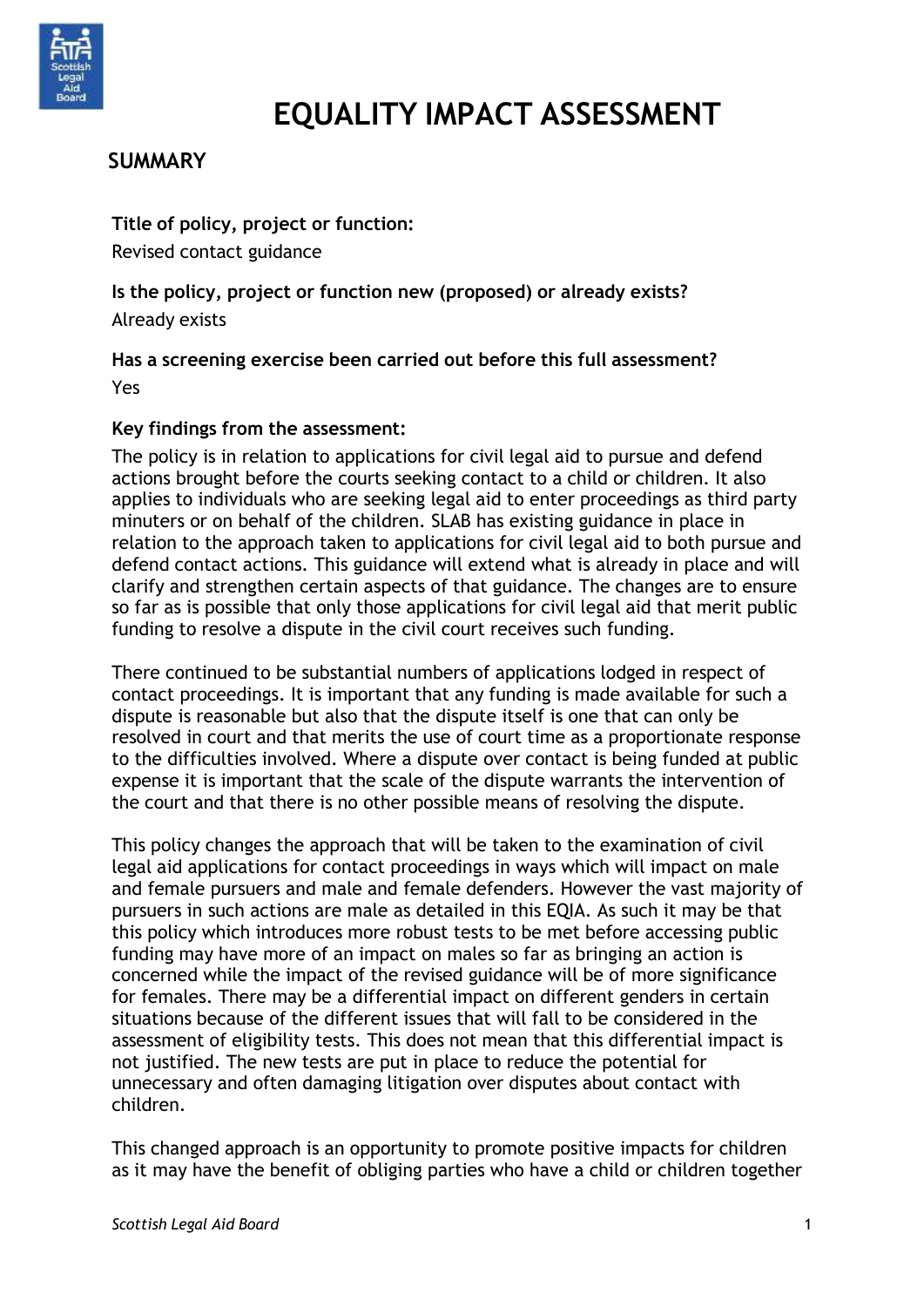to work constructively to resolve any disputes without the intervention of the court. This is likely to have a positive impact on any children that may be involved in the dispute for whom long running family litigation is likely only to increase tension and not necessarily be in their best interests. It is also more likely to be helpful in improving the relationship between parents (or others involved in a dispute over contact issues) than taking the dispute to court.

#### **Actions as a result of the assessment:**

No immediate action is needed but in light of the findings in relation to the possibility of indirect discrimination in relation to Sex (gender) – see details in EQIA - we will undertake specific monitoring of applications in this category and take action if this is needed.

#### **Date impact assessment published:**

2015

#### **Lead official(s) responsible for assessment:**

Catriona Whyte

**Department:**

**Operations** 

#### **Name of sponsor/ Director who has signed off that the policy/ function has been sufficiently assessed against the needs of the equality duty:**

Marie-Louise Fox

#### **Date of sign off:**

3 September 2015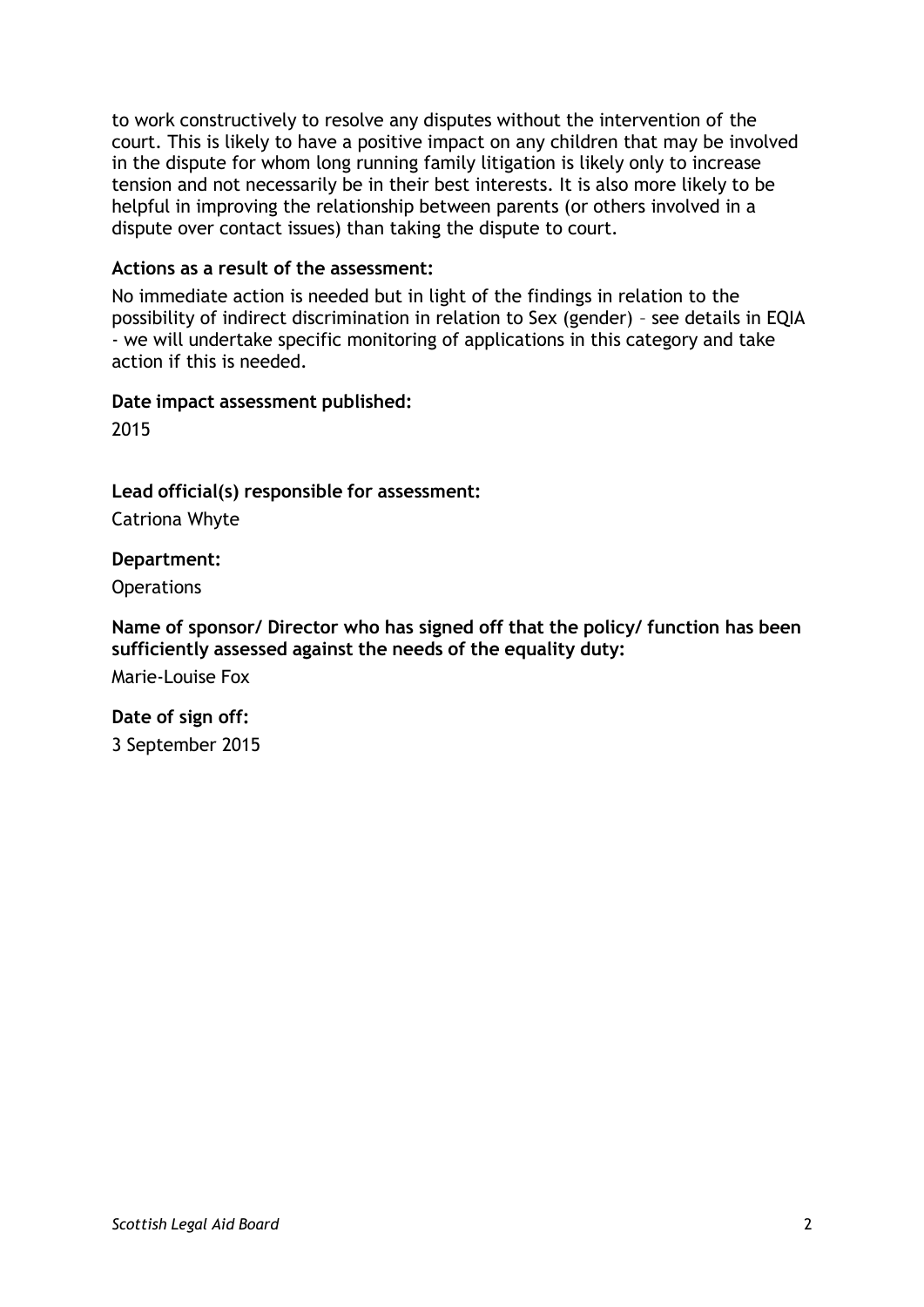# **Step 1 - Examine the information available to assess likely impact of the function/ policy on different equality groups**

1.1 Describe the policy, project or function. What does it aim to do? What and who will it affect? You can update or use *information from your screening assessment if one was completed.*

The policy is in relation to applications for civil legal aid to pursue and defend actions brought before the courts seeking contact to a child/children. It also applies to individuals who are seeking legal aid to enter proceedings as third party minuters or on behalf of the children.

It will affect those applying for civil legal aid for contact proceedings whether they are parents, children, grandparents or other individuals who are entitled to seek an order for contact from the courts. SLAB has existing guidance in place in relation to the approach taken to applications for civil legal aid to both pursue and defend contact actions. This guidance will extend what is already in place and will clarify and strengthen certain aspects of that guidance. The changes are to ensure so far as is possible that only those applications for civil legal aid that merit public funding to resolve a dispute in the civil court receives such funding. It will require a far greater level of pre-litigation negotiation in an attempt to resolve a dispute without taking the matter before the court including, but not restricted to –

- $\Box$  direct communication between parties to the dispute;
- communication between the solicitors acting for any parties involved in the dispute;
- examination of options such as supervised contact; and
- consideration of other methods of resolving a dispute such as mediation or arbitration.

The revised policy will also discourage litigation where there is no dispute about whether or not contact should take place but rather where the dispute is restricted to how much and how often such contact should operate. The policy will also strengthen the examination of what an individual would do in terms of litigation if they were faced with the same circumstances but had to fund their own litigation privately.

The years since 2009 saw a substantial increase in the number of applications for civil legal aid for family related proceedings where there was an increase in applications of over 25%. Costs for family cases have also increased over the period significantly since 2004/5. In 2004/5 expenditure in family cases was £16.3 million while in 2012/13 it was £23.5 million. This is an increase of 44%. While costs have subsequently reduced to a degree the costs remain well in excess of £20 million per year.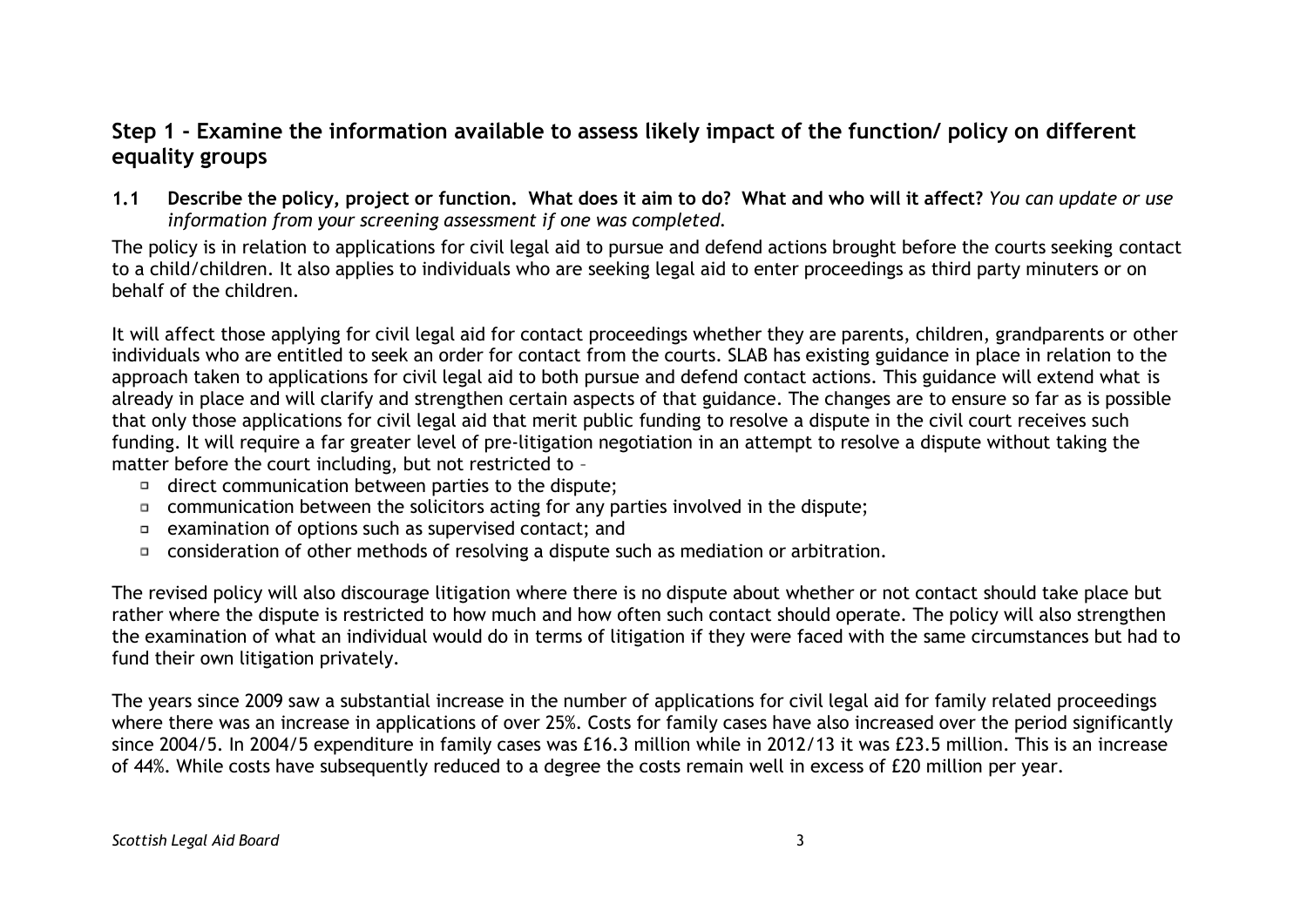Of the costs incurred in family expenditure in the sheriff court the highest single area of expenditure was in relation to grants of civil legal aid for contact cases. In 2013/14 £7.2 million was spent on contact disputes in the sheriff court. A total of 2,854 final accounts were paid and of these fewer than 10% (280 accounts) used up just short of 38% of the total expenditure in contact cases.

There continued to be substantial numbers of applications lodged in respect of contact proceedings. It is important that any funding is made available for such a dispute is reasonable but also that the dispute itself is one that can only be resolved in court and that merits the use of court time as a proportionate response to the difficulties involved.

What SLAB is undertaking in examining the behaviours of a number of individuals in receipt of civil legal assistance has identified a variety of drivers that increase the cost of the dispute and result in disproportionate levels of court time being utilised in trying to resolve that dispute. In 2012 the Supreme Court issued a judgment in NJDB –v- JEG and another in which comment was made on the cost of the proceedings which were described as being wholly disproportionate to the issues that had to be resolved with an additional comment being made that it was inconceivable that any reasonable person would expend resources on such a scale on a dispute over contact if the money had been coming out of his/her own pocket.

Where a dispute over contact is being funded at public expense it is important that the scale of the dispute warrants the intervention of the court and that there is no other possible means of resolving the dispute.

1.2 What is known about each of the equality groups who might use or be affected by this policy? For evidence see **Scottish [Government](http://www.scotland.gov.uk/Topics/People/Equality/Equalities/DataGrid) equality finder (contains information on equality groups and the justice system), the SLAB** shared drive - information on the different groups (contains other information on equality groups) and [SLAB](http://www.slab.org.uk/about-us/what-we-do/research/index.html)'s research [webpage](http://www.slab.org.uk/about-us/what-we-do/research/index.html) for information on the demographics of applicants of legal aid and solicitors providing work under **legal aid.**

You need to look at the evidence you have for each group - Race, Sex (gender), Gender Reassignment, Disability, Sexual Orientation, Pregnancy & Maternity, Age, Religion and Belief, and Marriage & Civil Partnership. Think about the people likely to be affected by the policy. Does the policy relate to functions that have been identified as being important to particular protected groups? Does it relate to an area where there are already known inequalities? Good evidence is required for you to show 'due regard'. An inadequate analysis in an assessment may mean failure to meet the general *duty.*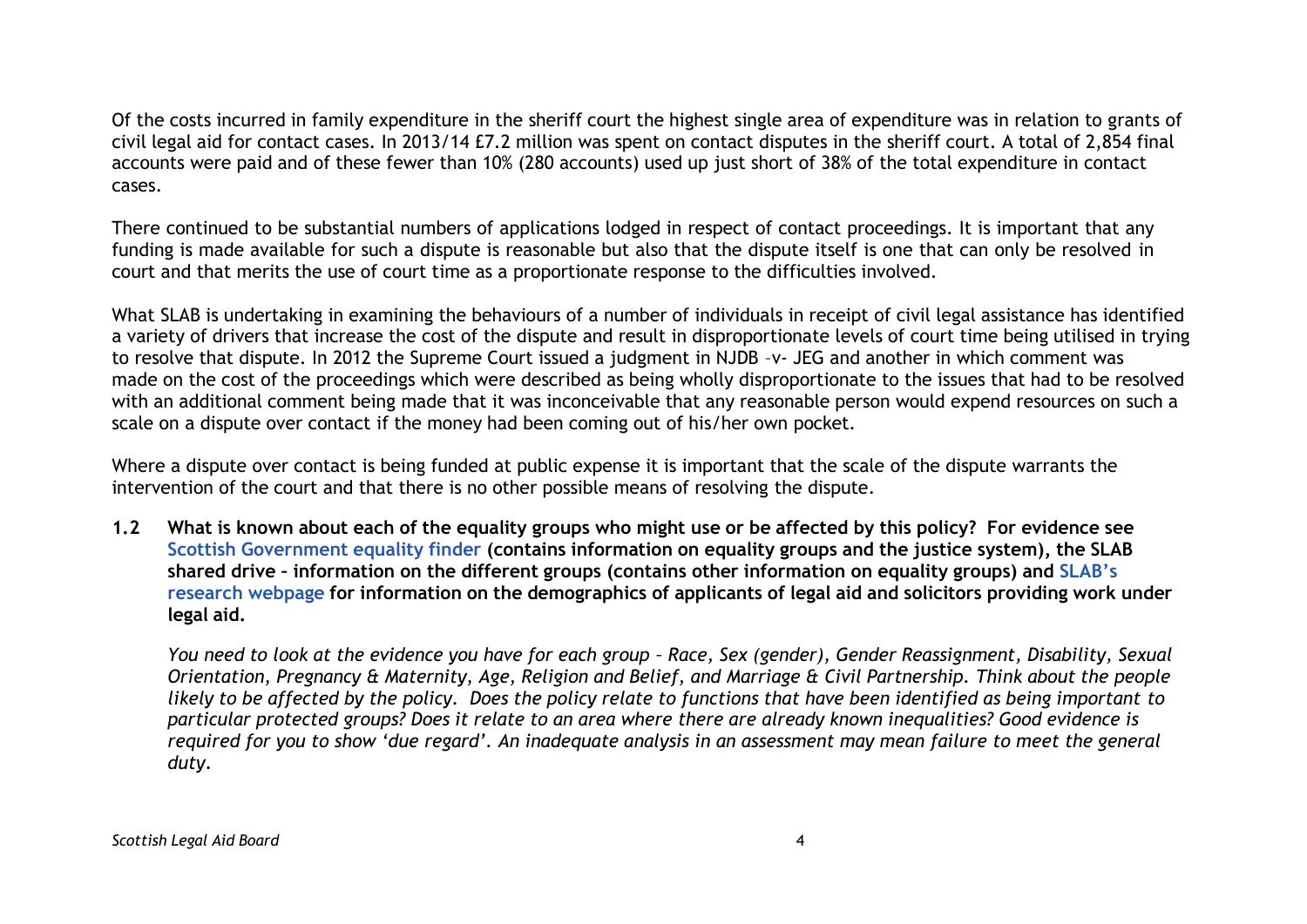#### **Gender**

Information held by SLAB about applicants for civil legal aid in contact disputes shows that those seeking to bring an action for contact are more likely to be males while those seeking to defend such an action are more likely to be females. In 2013/14 a total of 3,801 applications in respect of contact proceedings were received. Of these 1,703 applications were submitted by females while 2,098 were submitted by males. Of those applications females submitted 1,376 applications to defend proceedings while males submitted 188 applications to defend contact proceedings. Conversely males submitted 1,842 applications to initiate contact proceedings while females submitted 247 applications to initiate such proceedings. In 2014/15 a total of 3,519 applications were received of which 1,614 came from females and 1,905 from males. There were 1,307 female defender applications and 160 male defender applications. There were 1,685 applications for males to initiate proceedings and 230 applications from females to defend proceedings.

## **Age**

Age arises a potential issue because the nature of contact proceedings involves issues concerning children or individuals who are under 16 years of age. It is not possible for an action of contact to be taken where an individual, who is the subject of the contact order, is older than 16 years. In Scotland on census day in 2011 there were 916,331 people aged under 16. A total of 469,106 were males while 447,225 were females. While the child is unlikely to be a party to any dispute in court it is in their best interests that the court action is seeking to promote and protect and the court is not in a position to make any order where it would not be shown to be in the best interests of the child. Information held about applications for civil legal aid submitted on behalf of those under 16 seeking to be represented in contact disputes shows that a total of 55 such applications were received in the years 2013 to 2015. Reducing the scope for potentially unnecessary litigation is likely to be a positive outcome for the children at the centre of such disputes particularly if the changed approach to assessing applications leads to a stronger drive to settle disputes by negotiation rather than litigation.

In addition a number of applicants for civil legal aid will be grandparents seeking contact with grandchildren. This may mean that age aspects fall to be considered more broadly than simply those impacting on children under 16 year of age.

1.3 Are there any gaps in understanding of your policy/ function in relation to equality groups? You should think about opportunities to fill any gaps in evidence through your consultation plans for the policy/ function at Step3.

No significant gaps identified.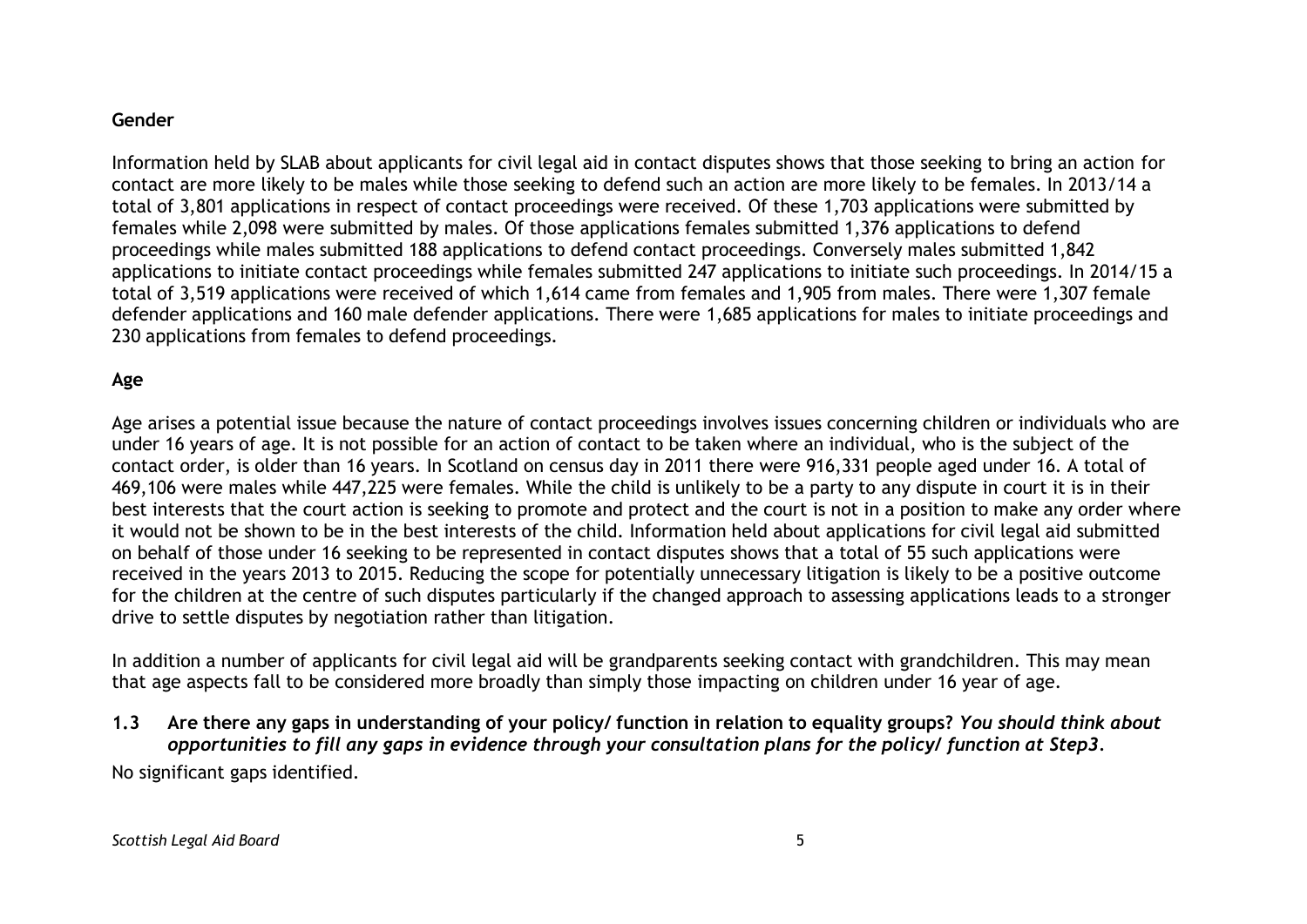# **Step 2 - Impacts on priority characteristics and suggested steps to address these**

Does the policy/ function have any impacts (whether intended or unintended, positive or negative) on any of the equality groups? Describe for each group the ways in which the policy, as it is planned or as it operates, might have negative and/ **or positive impacts. You should answer these three questions for each group:**

**1) Is there potential for discrimination?**

**2) Is there potential for developing good relations?**

**3) Is there potential to advance equality of opportunity?**

## **Race**

Is there any potential impact on this group? No *Please explain your answer:*

1. This policy shows no indication of positively or negatively affecting applicants for legal aid under this protective characteristic. The approach to be taken to the assessment of applications is not one that can be viewed as either putting in place barriers or improving the position for applicants.

2. Not applicable

3. Not applicable

#### **Sex (gender)**

Is there any potential impact on this group? Yes *Please explain your answer:*

This policy changes the approach that will be taken to the examination of civil legal aid applications for contact proceedings in ways which will impact on male and female pursuers and male and female defenders. However the vast majority of pursuers in such actions are male as detailed in the statistical information set out in this EQIA. As such it may be that this policy which introduces more robust tests to be met before accessing public funding may have more of an impact on males so far as bringing such actions are concerned. The revised guidance will also have a differential impact on females where legal aid is being sought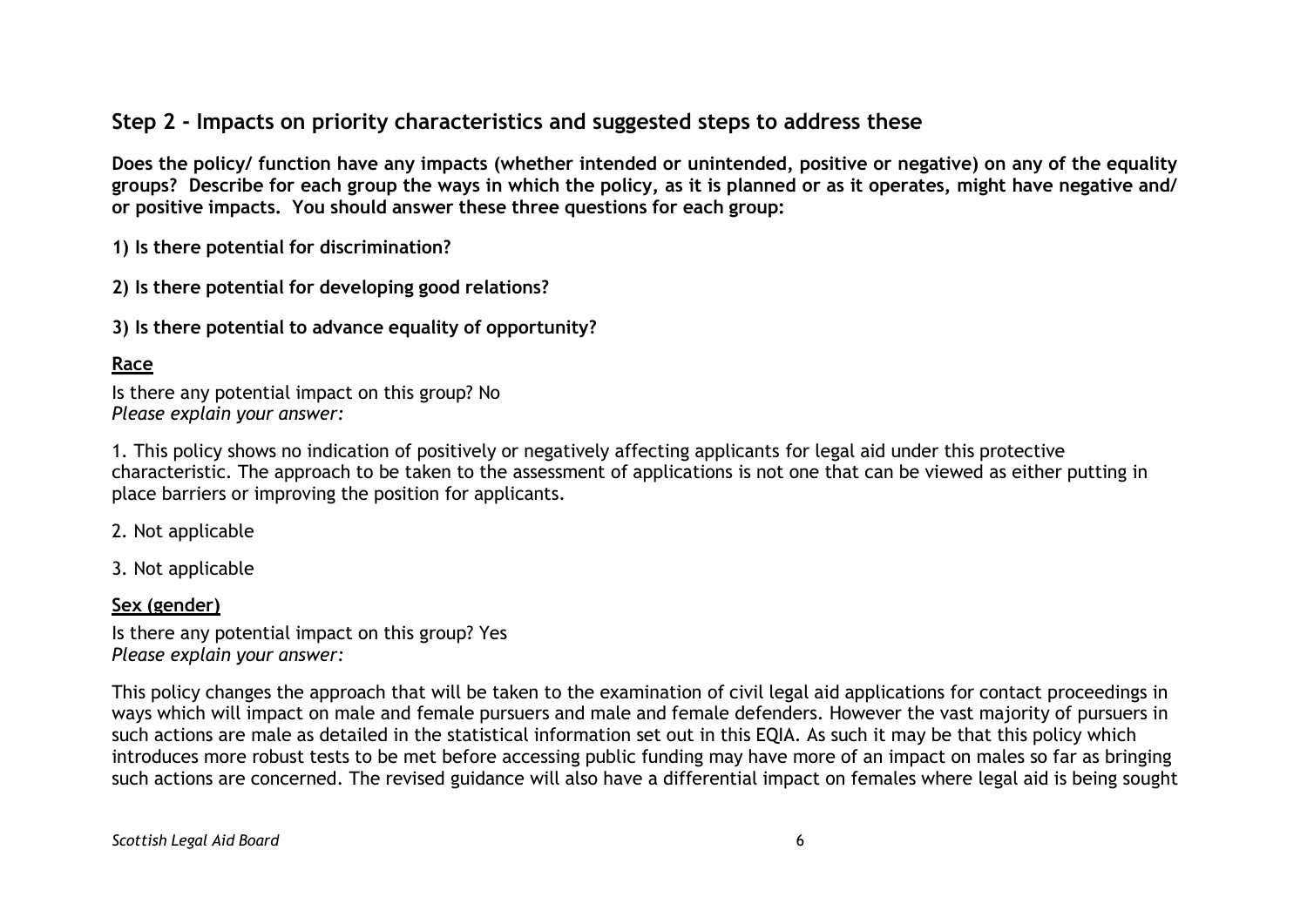to defend an action. There may therefore be differential impacts on different genders because of the different issues that will fall to be considered in the assessment of eligibility tests. This does not mean that these differential impacts are not justified. The new tests are put in place to reduce the potential for unnecessary and often damaging litigation over disputes about contact with children.

The changes proposed mean that parties will be expected to undertake serious attempts to negotiate disputes without resorting to court litigation. Parties will also be expected not to go to court over relatively modest issues where there is at least the potential for taking forward some initial steps to agreeing a programme for contact. Parties will also not be able to seek to defend an action for contact where there are no good reasons advanced suggesting that a pursuer is unlikely to obtain an award for at least some form of contact from the court. It is considered that this changed approach to determining whether allowing public funding is reasonable is an opportunity to promote positive impacts for children in that the policy has the benefit of seeking to make parties who have a child or children together work constructively to resolve any disputes without the intervention of the court, with its ability to exacerbate tensions between individuals. This is likely to have a positive impact on any children that may be involved in the dispute for whom long running family litigation is likely only to increase tension and not necessarily be in their best interests. It is also more likely to be helpful in improving the relationship between parents (or others involved in a dispute over contact issues) than taking the dispute to court.

1. Yes, indirect discrimination with respect to men and women depending on their interest in the case. However SLAB has determined that the overall impact of the policy is positive as detailed above.

2. Not applicable

3. Not applicable

## **Gender reassignment**

Is there any potential impact on this group? No *Please explain your answer:*

This policy shows no indication of positively or negatively affecting applicants for legal aid under this protective characteristic. The approach to be taken to the assessment of applications is not one that can be viewed as either putting in place barriers or improving the position for applicants.

1. No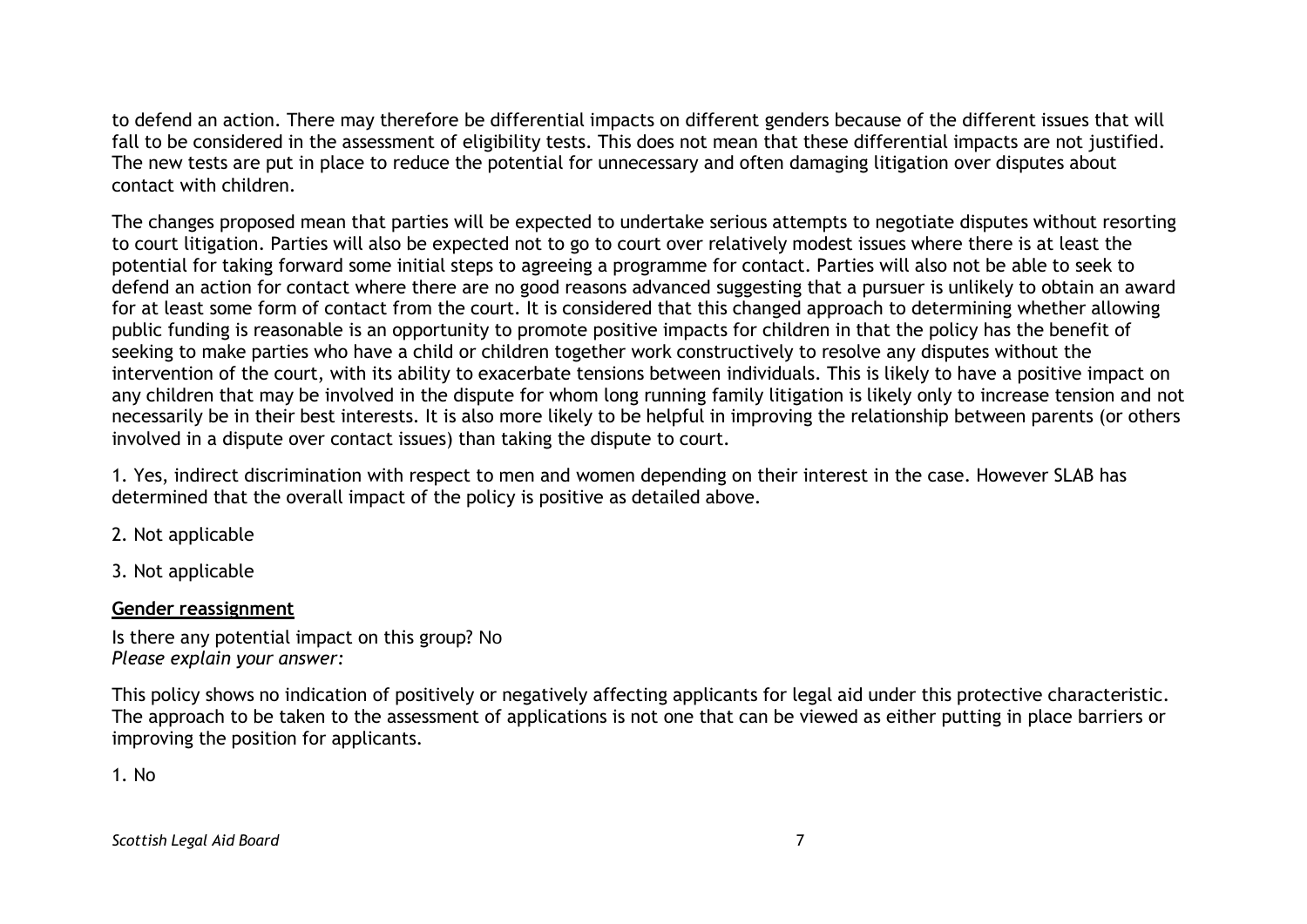2. Not applicable

3. Not applicable

## **Disability**

Is there any potential impact on this group? No *Please explain your answer:*

No. This policy shows no indication of positively or negatively affecting applicants for civil legal aid under this protective characteristic. The approach to be taken to the assessment of applications is not one that can be viewed as either putting in place barriers or improving the position for applicants.

1. No

2. Not applicable

3. Not applicable

#### **Pregnancy and maternity**

Is there any potential impact on this group? No *Please explain your answer:*

No. This policy shows no indication of positively or negatively affecting applicants for civil legal aid under this protective characteristic. The approach to be taken to the assessment of applications is not one that can be viewed as either putting in place barriers or improving the position for applicants.

1. No

2. Not applicable

3. Not applicable

## **Religion and belief**

Is there any potential impact on this group? No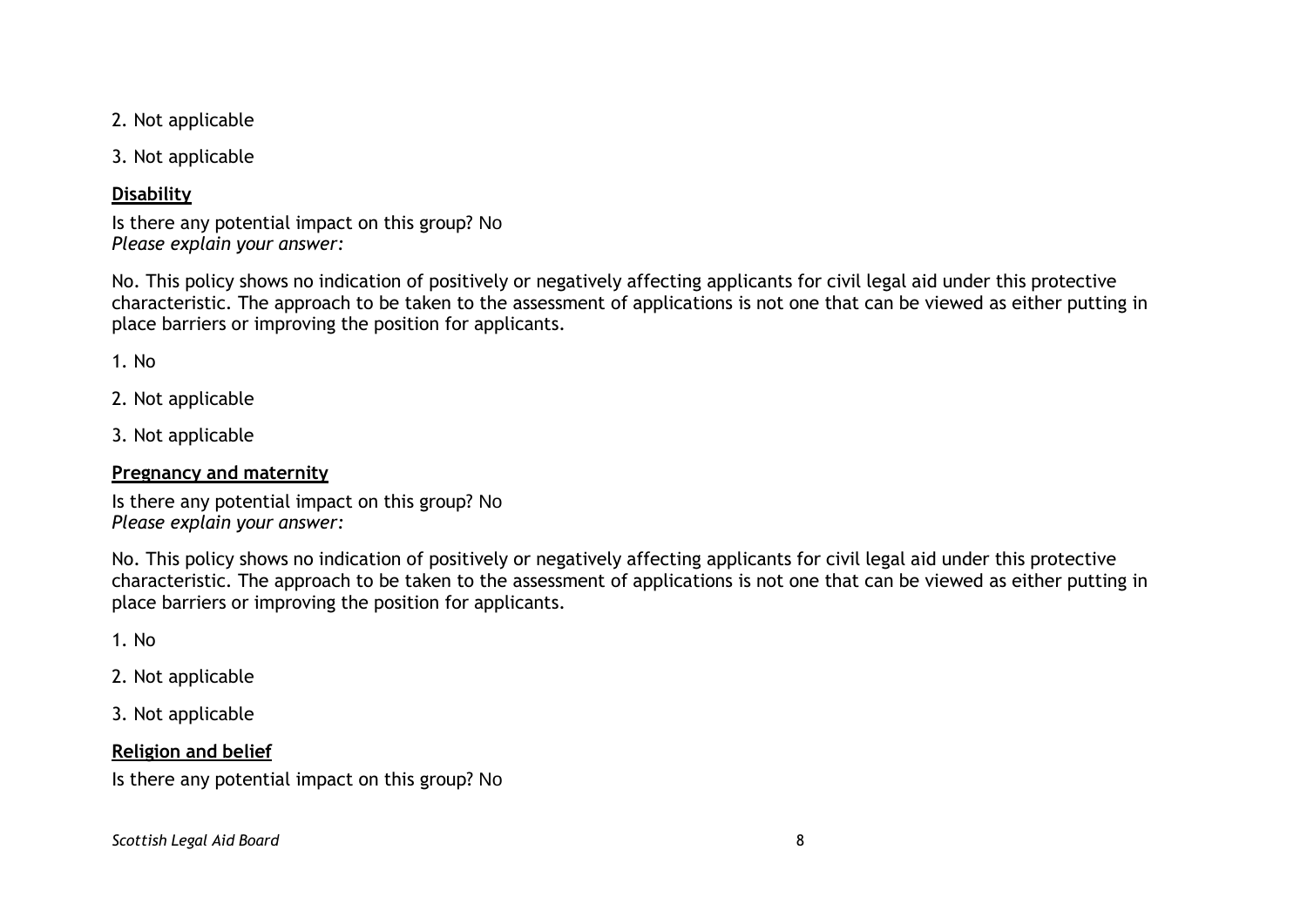*Please explain your answer:*

No. This policy shows no indication of positively or negatively affecting applicants for civil legal aid under this protective characteristic. The approach to be taken to the assessment of applications is not one that can be viewed as either putting in place barriers or improving the position for applicants.

1. No

2. Not applicable

3. Not applicable

#### **Age**

Is there any potential impact on this group? Yes *Please explain your answer:*

This policy shows no indication of positively or negatively affecting applicants for legal aid under this protective characteristic but it may be beneficial for the children at the centre of such disputes if civil litigation, with its potential for increasing tensions between parents or others seeking contact with the child, can be avoided or minimised. Reference is made to the information set out against Sex (gender) above.

1. No

2. Not applicable

3. Not applicable

#### **Marriage and civil partnership**

Is there any potential impact on this group? No *Please explain your answer:*

No. This policy shows no indication of positively or negatively affecting applicants for civil legal aid under this protective characteristic. The approach to be taken to the assessment of applications is not one that can be viewed as either putting in place barriers or improving the position for applicants.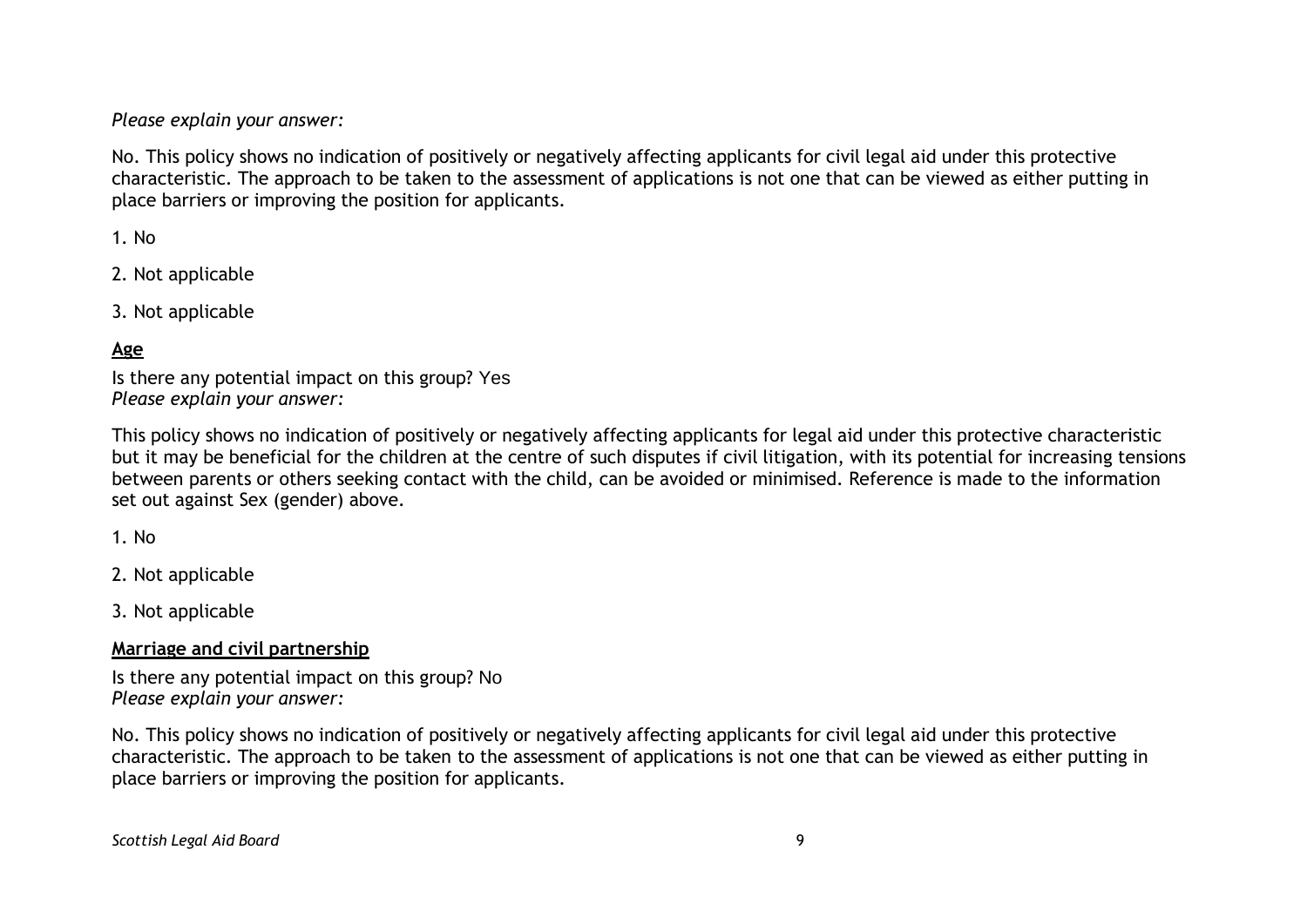1. No

2. Not applicable

3. Not applicable

#### **Sexual orientation**

Is there any potential impact on this group? No *Please explain your answer:*

No. This policy shows no indication of positively or negatively affecting applicants for civil legal aid under this protective characteristic. The approach to be taken to the assessment of applications is not one that can be viewed as either putting in place barriers or improving the position for applicants.

1. No

- 2. Not applicable
- 3. Not applicable

#### Where there is potential for indirect/ direct discrimination, what can you do to reduce or eliminate this risk?

The revised guidance on the approach taken to the assessment of applications for civil legal aid to either pursue or defend an action of contact will be subject to monitoring once it has been in place for a number of months – initially after six months. Reports are already given to the LSPC on the outcomes achieved in cases where civil legal aid has been made available for contact proceedings. Once the revised guidance is in place then reports on outcomes will also take into account the applications process that had to be followed before legal aid was made available. This will allow us to assess whether the revised guidance is operating effectively in granting legal aid where court proceedings are likely to achieve some form of practical benefit for applicants.

We will obtain information on the number of applications for civil legal aid submitted together with information on the grant and refusal rate looking at the impact, if any, of the guidance on any of the protected characteristic groups and potentially most specifically as it impacts on Sex (gender).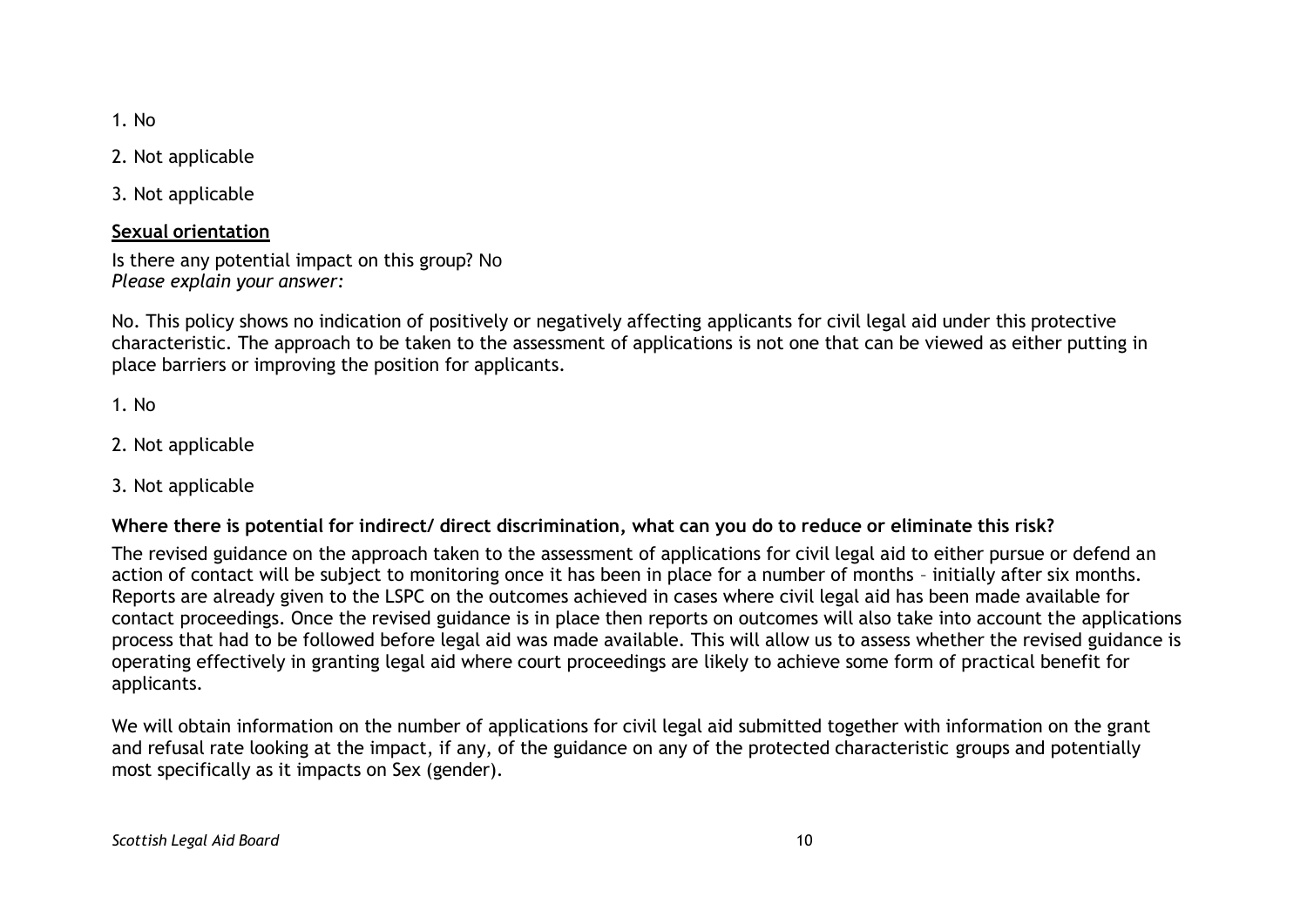We will continue to discuss issues raised in relation to the approach taken to the assessment of contact applications with interested bodies such as the Family Law Association and the Law Society of Scotland through routine meetings with these organisations and the regular meetings with the Civil Legal Aid Negotiating Team of the Law Society. In addition we will request feedback from organisations such as Families Need Fathers and Scottish Women's Aid once the revised guidance has been in place for one year

Finally before we implement the revised guidance we will notify all the bodies who provided comments on the proposed new guidance to allow them an appropriate period of time to put in place any necessary steps to undertake more negotiation before determining if it will still be necessary to seek civil legal aid all with the aim of improving the arrangements for pre-litigation negotiation.

**Do you need to make changes to your policy or function on the basis of this assessment?**

No

What is the likely impact of these changes on the plans for the policy/ function? (resources, cost, timings etc.) Not applicable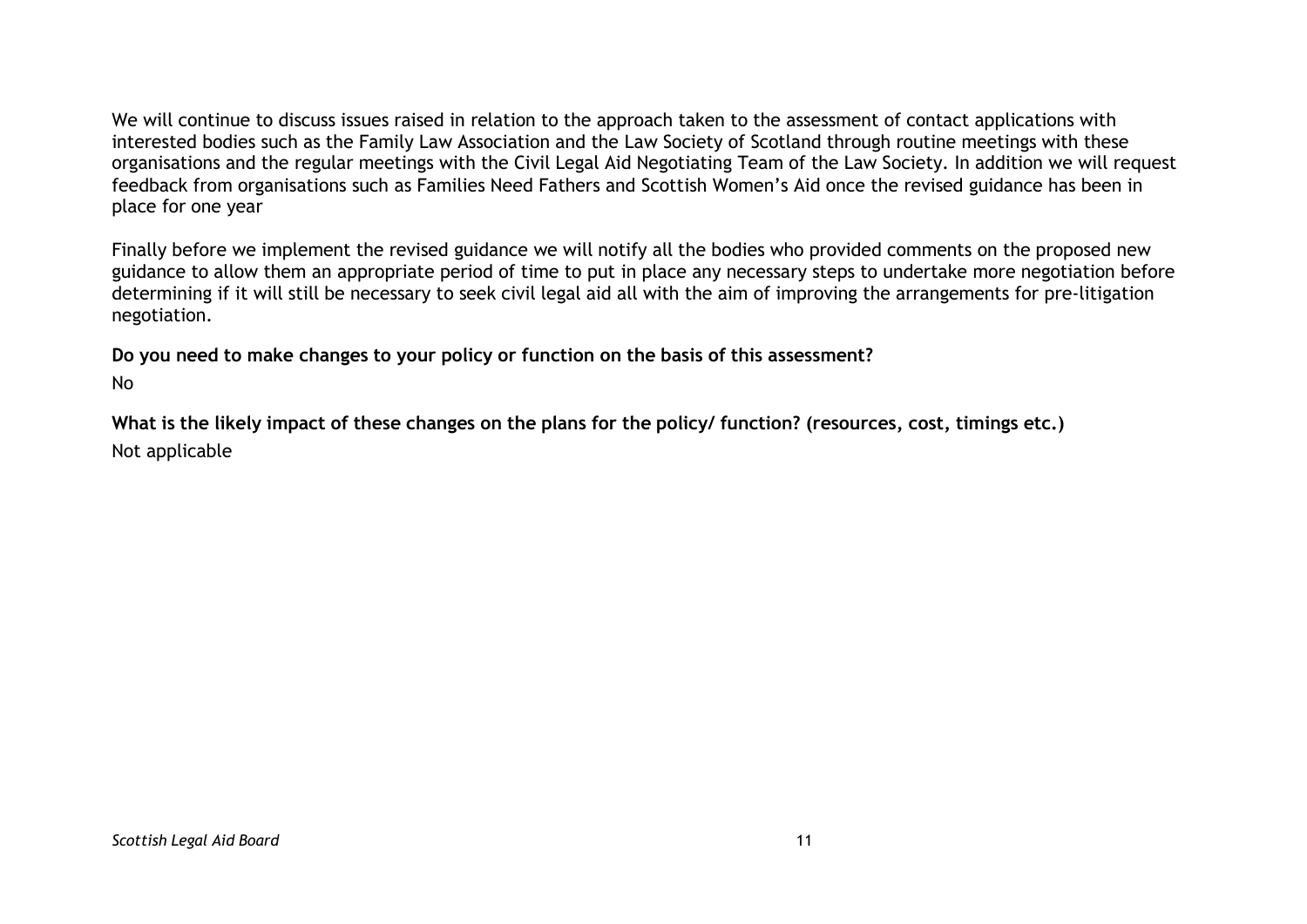# **Step 3 - Consultation and stakeholder engagement**

**Do you/did you have any consultation/ involvement planned for the policy/ function?** Yes

#### **What do you hope to achieve from your consultation/ involvement?**

The consultation intended to identify any concerns or priorities there may be in relation to the implementation of the revised policy. SLAB has considered the evidence it holds in relation to application processes and decisions reached and contrasts us with the comments of stakeholders. The feedback from representative groups, Families need Fathers and Scottish Women's Aid, was generally supportive of proposals for change and they could see significant benefits in implementing this policy across all applications for civil legal aid for contact proceedings.

#### List the main stakeholder agencies that you intend to or have already discussed this policy with. Give details of any **equality groups represented.**

We consulted and received specific responses from:

- Law Society of Scotland Civil Legal Aid Negotiating Team
- Family Law Scotland
- Sheriffs' Association
- Families need Fathers
- Scottish Women's Aid.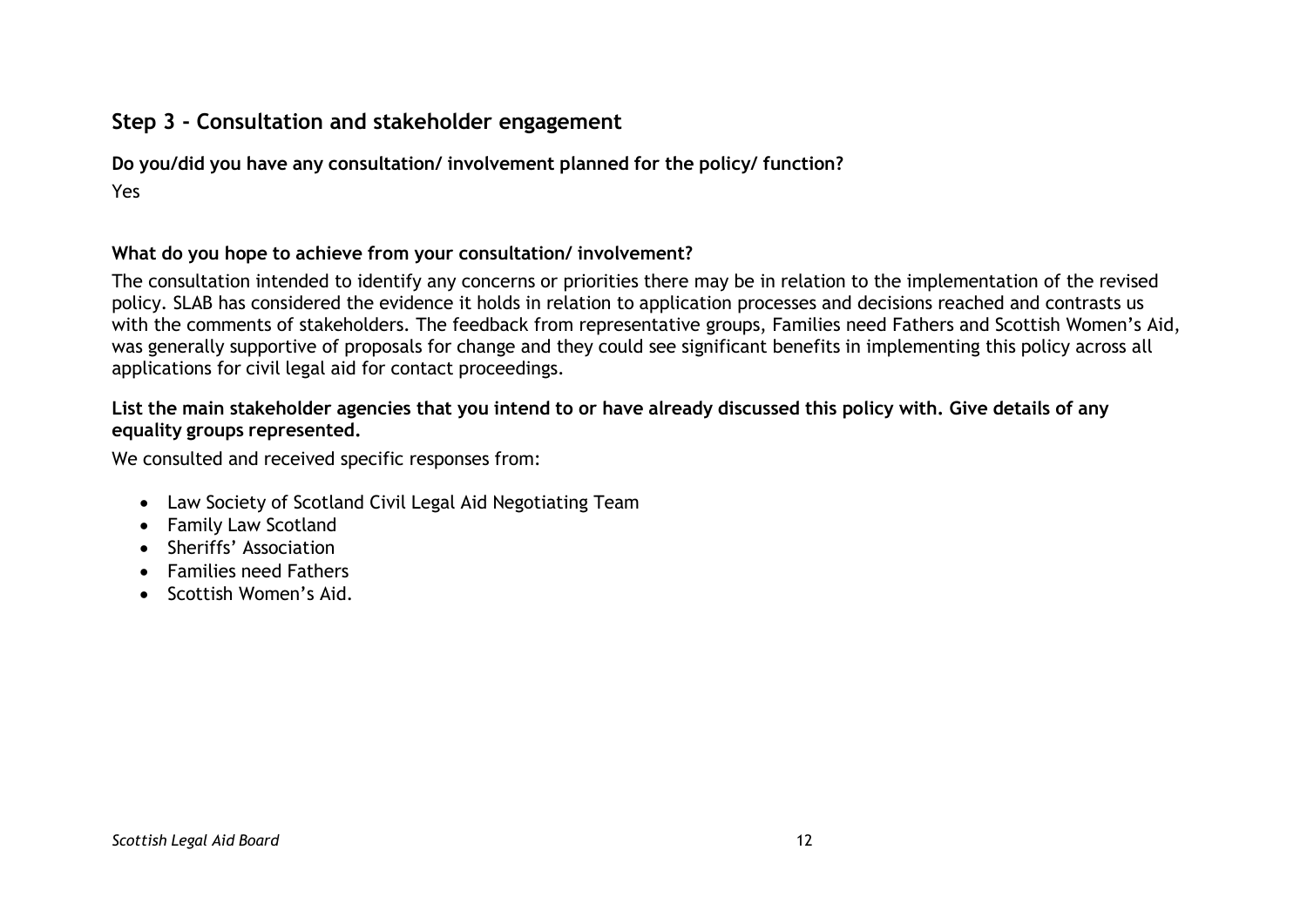## **Step 4 - Discuss and review the assessment with decision makers and governance structures**

You **must** discuss the results with senior decision makers before you finalise the assessment.

Give details of the governance structures you will report, or have already reported, to about this assessment. For example, but not limited to, the Project Board, Executive Team or Board members.

The Executive Team - 23 July 2015 LSPC - 27 July 2015

If you have presented the results of the assessment to the groups you have listed above please include the date you **presented to each group listed.**

A full assessment must be signed off by the Executive Team so list them here along with the date, when known, that they will be asked to provide final comment.

Executive Team 3 September 2015 for final comment.

Will there be any changes made to the plans for the policy/ function or actions as a result of this assessment? No.

However specific monitoring of applications by Sex (gender) will take place and be acted upon if necessary.

#### **If yes, give details of likely changes and actions arising from this assessment.**

Not applicable